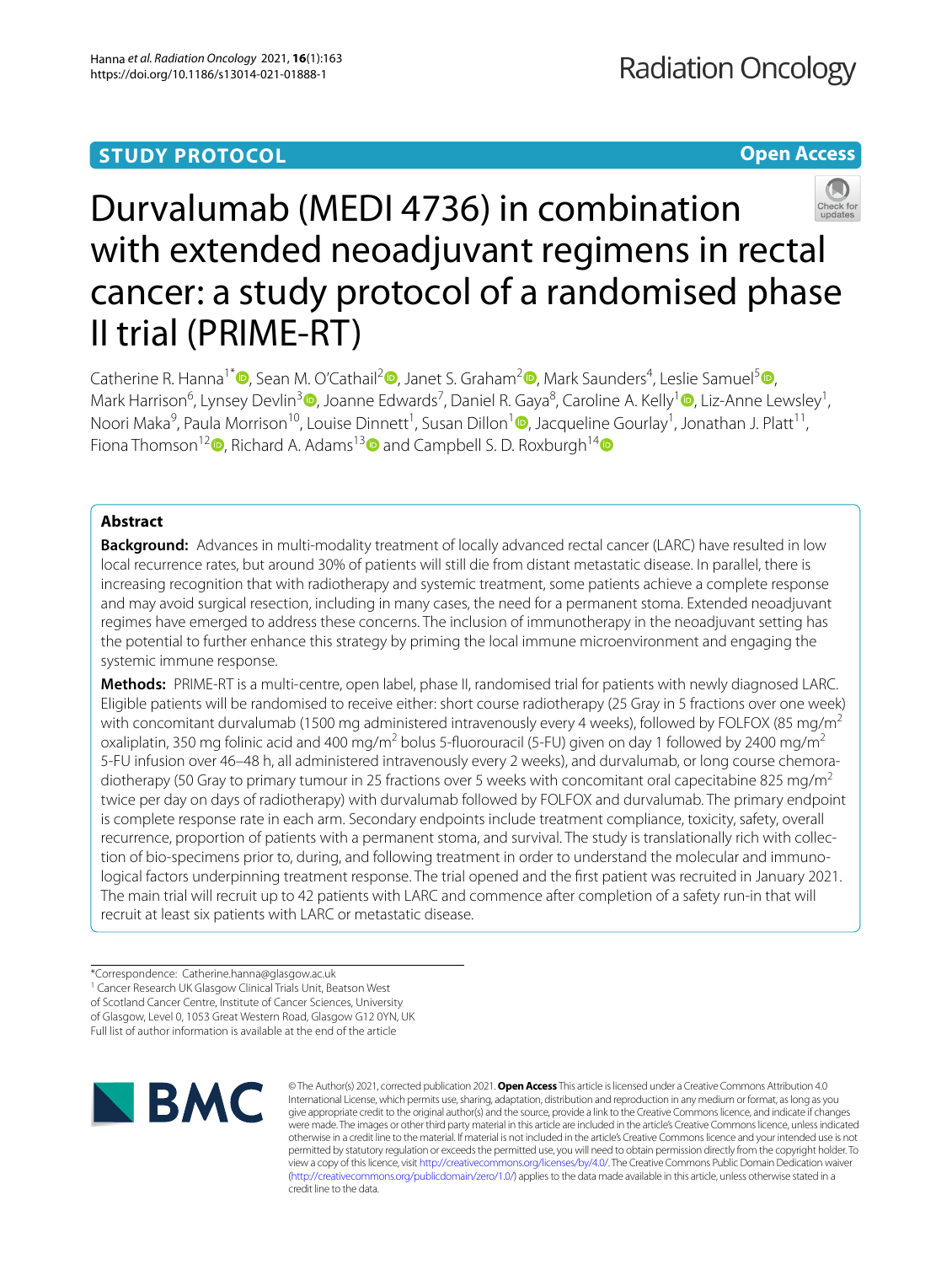**Discussion:** PRIME-RT will explore if adding immunotherapy to neoadjuvant radiotherapy and chemotherapy for patients with LARC can prime the tumour microenvironment to improve complete response rates and stoma free survival. Sequential biopsies are a key component within the trial design that will provide new knowledge on how the tumour microenvironment changes at diferent time-points in response to multi-modality treatment. This expectation is that the trial will provide information to test this treatment within a large phase clinical trial.

*Trial registration* Clinicaltrials.gov NCT04621370 (Registered 9th Nov 2020)

EudraCT number 2019-001471-36 (Registered 6th Nov 2020)

**Keywords:** Rectal, Neoplasm, Chemotherapy, Radiotherapy, Immune-oncology, Immunotherapy, Clinical trial

# **Background**

Locally advanced rectal cancer (LARC), defned as stage II or stage III disease, constitutes up to one third of rectal tumours at diagnosis [\[1](#page-7-0)]. Treatment of LARC requires a multi-modality approach because surgical resection alone results in unacceptably high rates of local recurrence [[2\]](#page-7-1). Radiotherapy is the main therapeutic modality currently used prior to surgery, delivered either as short course  $(5 \times 5 \text{ Gray } (Gy)$  over one week) (SCRT) or as long course radiotherapy with concurrent fuoropyrimidine chemotherapy (45–50 Gy over 5 weeks) (LCRT) [[3](#page-7-2), [4](#page-7-3)]. Leaving a 'gap' following radiotherapy allows for maturation of tumour regression and improves down-staging [\[5](#page-7-4)[–7\]](#page-7-5). Increasingly, cytotoxic chemotherapy is being delivered in this gap, primarily to treat micro-metastatic disease and reduce distant recurrence  $[8, 9]$  $[8, 9]$  $[8, 9]$  $[8, 9]$  $[8, 9]$ . This strategy shows improved compliance and tolerability, and improved response rates compared to chemotherapy delivered in the adjuvant setting  $[10-12]$  $[10-12]$  $[10-12]$ , even with intensification of the chemotherapy regimen [[12\]](#page-7-9).

Using this approach of sequential radiotherapy and chemotherapy prior to surgery, also known as total neoadjuvant treatment, some patients achieve a clinical complete response (cCR) to treatment and if monitored carefully, a select number of these good responders can avoid surgery altogether. The evaluation of cCR is usually performed at the end of treatment and defned as the absence of clinically detectable tumour using radiological evidence, clinical examination and endoscopic appearances  $[13]$  $[13]$ . Reports suggest that the proportion of patients achieving cCR after chemoradiotherapy in the order of around  $15\%$  [\[14](#page-7-11), [15](#page-7-12)]. Pathological complete response (pCR) is confrmation of no viable tumour at resection for patients who do proceed to surgery [[16](#page-7-13)]. Published series have demonstrated similar disease free survival (DFS) and overall survival (OS) for patients who have organ preservation after achieving a cCR compared to those who undergo surgery [\[17](#page-7-14), [18\]](#page-7-15), with 3 year colostomy free survival of up to 74% [[18\]](#page-7-15). Unfortunately, approximately 20% of patients do not achieve any down-staging and, whilst the majority of patients have some response, most will still require surgery [[15](#page-7-12), [19,](#page-7-16) [20\]](#page-7-17). Given that only a minority of patients are achieving organ preservation with current treatments, intensifcation of neoadjuvant therapies is a primary research goal in rectal cancer [\[21\]](#page-7-18).

There is a strong rationale for selecting immune checkpoint blockade as a candidate therapy for treatment intensifcation in this context. Previous use of immunotherapy in colorectal cancer has been mainly limited to the metastatic setting, where good responses are seen particularly in patients with defciency in mismatch repair (MMR) proteins within the tumour [[22](#page-7-19)[–24](#page-8-0)]. Although MMR defciency is only detected in a minority of patients with LARC, the neoadjuvant setting provides an opportunity to evaluate this treatment in both MMR proficient, as well as MMR deficient LARC. Specifically, DNA damaging treatments used in the neoadjuvant setting such as radiotherapy [\[25](#page-8-1)] and chemotherapy [[26,](#page-8-2) [27](#page-8-3)] induce cellular damage and the resulting antigen exposure can incite lymphocytic responses. In this respect, radiotherapy and chemotherapy may 'prime' the tumour microenvironment, and when used in combination with immunotherapy may enhance this host anticancer immune response. In addition, recent evidence has suggested that moving immunotherapy earlier in the disease trajectory when tumour is in situ may improve response rates [[28\]](#page-8-4). Given that immune checkpoint blockade acts systemically, by using immunotherapy for treatment of LARC there is also the potential to reduce distant micrometastases. Indeed, this systemic efect of immunotherapy may be increased through the combination with radiotherapy in what is known as an abscopal effect [\[29](#page-8-5)].

The PRIME-RT trial will test the intensification of neoadjuvant treatment for patients with LARC using immune checkpoint blockade combined with radiotherapy and chemotherapy. The main aims of the PRIME-RT trial are:

a) To test whether the addition of anti-PD1 immunotherapy to extended neoadjuvant regimens results in high rates of complete response that may enable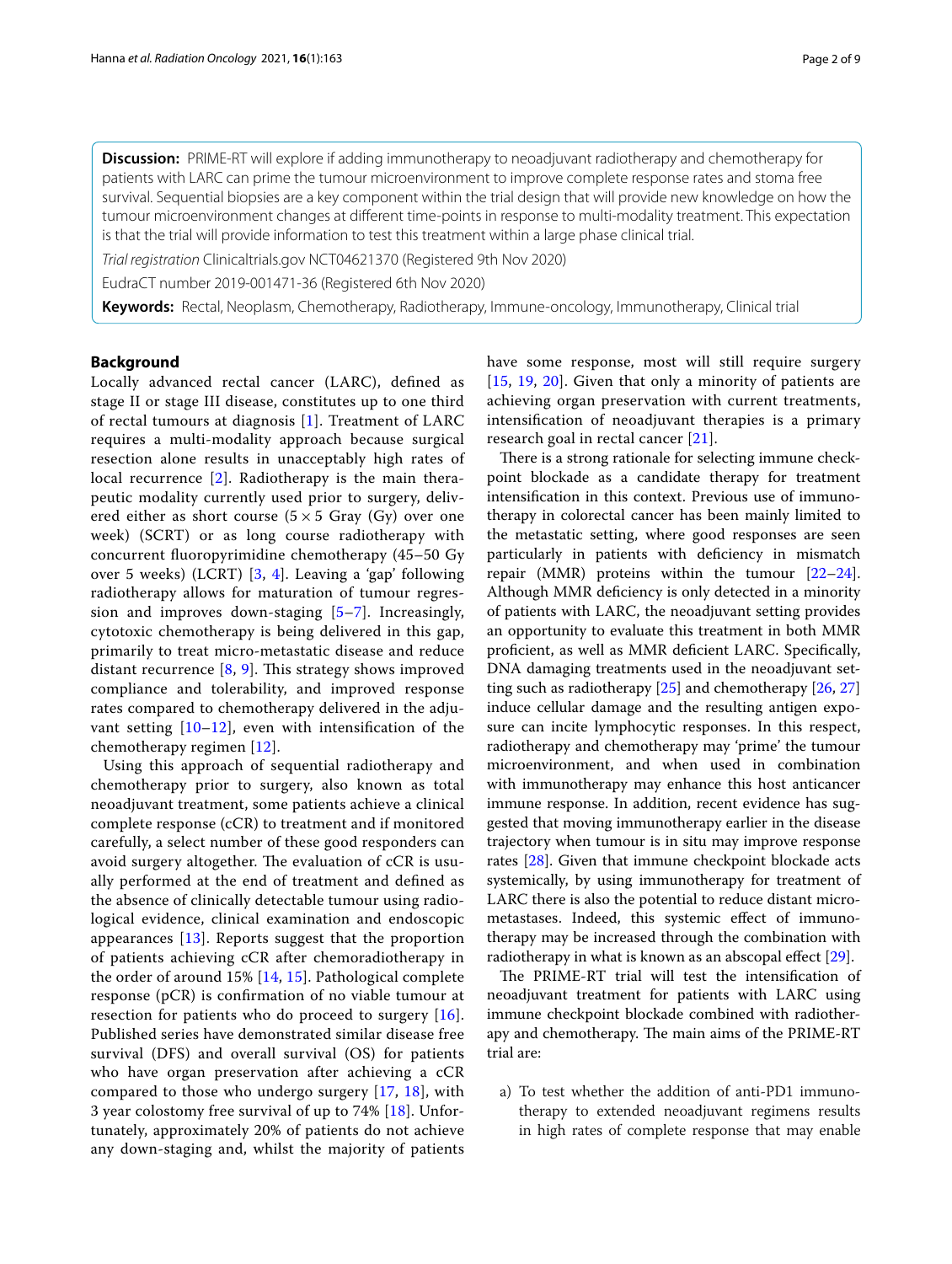a larger proportion of patients with locally advanced rectal cancer to have organ preservation

b) To evaluate the priming efect of adding chemotherapy and immune checkpoint blockade to patients receiving SCRT and those treated with LCRT.

# **Methods/Design**

PRIME-RT is an open label, multi-centre phase II randomised trial with 1:1 allocation between arm A and arm B (Fig. [1](#page-2-0)). The main trial will commence after completion of a safety run-in.

#### **Trial interventions**

The treatment schema for each arm of PRIME-RT is outlined in Fig. [2.](#page-3-0) Arm A consists of SCRT, followed by up to six cycles of FOLFOX chemotherapy. Patients also receive concurrent durvalumab (anti-PD-1 immune checkpoint inhibitor), commencing in the week prior to radiotherapy and continuing until completion of FOLFOX chemotherapy. In Arm B, patients receive LCRT followed by up to four cycles of FOLFOX chemotherapy, alongside concurrent durvalumab as for Arm A. LCRT consists of 50 Gy delivered to the primary tumour and 45 Gy to the elective pelvic nodes, delivered over 25 fractions with concomitant capecitabine chemotherapy 825  $\text{mg/m}^2$  orally twice daily on the days of radiotherapy. Regarding LCRT, 45 Gy in 25 fractions has been the standard, accepted dose in the UK for pelvic rectal radiotherapy for many years and was used in a recent, large phase III rectal cancer trial (ARIS-TOTLE), which employed 3D conformal radiotherapy as the treatment technique  $[30]$ . There is evidence of a dose related response for rectal tumours [\[31\]](#page-8-7), which has led to increased interest in using boost doses to areas of primary tumour. It is now more feasible to deliver boost doses safely and efficiently with the use of intensity modulated radiotherapy (IMRT). The dose levels used in PRIME-RT align with recently published United Kingdom (UK) consensus guidance, which has suggested using 45 Gy to elective pelvic nodes and a 50 Gy boost to primary tumour [\[32,](#page-8-8) [33\]](#page-8-9).

For both arms, FOLFOX consists of a 400 mg/m<sup>2</sup> bolus of fluorouracil over 10–15 min followed by a 2400 mg/m<sup>2</sup> fuorouracil given as a continuous infusion over 46–48 h starting on day 1. Folinic acid 350 mg fat dose is administered over 2 h, in addition to oxaliplatin 85 mg/m $^2$  over 2 h, both on day 1. Durvalumab is delivered as 1500 mg intravenously over 60 min every four weeks for up to four cycles in both arms. Radiotherapy treatment is delivered using inverse planned IMRT.

## **Trial population**

The target population for the main PRIME-RT trial consists of adult ( $\geq$  18 years), fit (ECOG Performance Status

creening Registration Screening/Eligibility Eligible? Screen Fail

Written Informed Consent



<span id="page-2-0"></span>allocation of patients between treatment arms

0–1) patients with a LARC which can be encompassed within a radical radiotherapy feld. One of the following disease related features must be present on magnetic resonance imaging (MRI) assessment: cT3b+, EMVI positive, primary tumour or morphologically malignant lymph node at 2 mm or less from the mesorectal fascia or beyond the mesorectal fascia or a low rectal tumour requiring abdomino-perineal excision (APE). Patients are not permitted to enter the trial if they have any degree of dihydropyrimidine dehydrogenase defciency, have received previous pelvic radiotherapy or have a history of infammatory bowel disease or active autoimmune disease. Systemic steroid therapy or any other form of immunosuppressive medication within 14 days prior to the frst dose of trial treatment is not permitted.

The trial criteria for the safety run-in is identical to the main trial except that patients are permitted to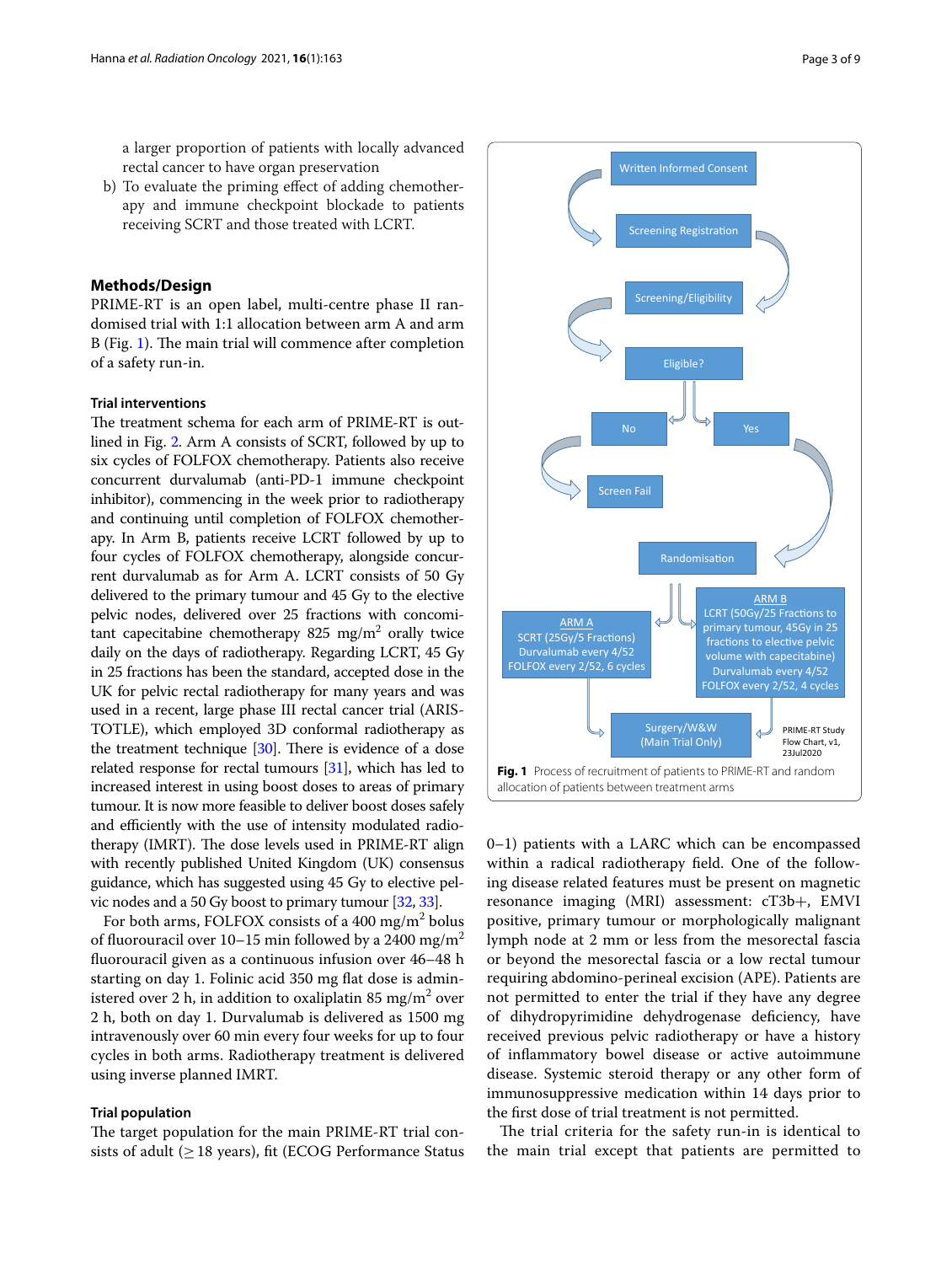

<span id="page-3-0"></span>have metastatic disease with a primary rectal tumour in situ and to have received prior chemotherapy, but not immunotherapy, for the current malignancy. Additional File [1](#page-6-0) contains a full list of inclusion and exclusion criteria. Patients for both parts of the trial will be

recruited in the hospital setting and identifed as potential trial candidates via multi-disciplinary meetings. The trial opened on 15th January 2021 with the first patient recruited to the safety run-in cohort on 28th January 2021.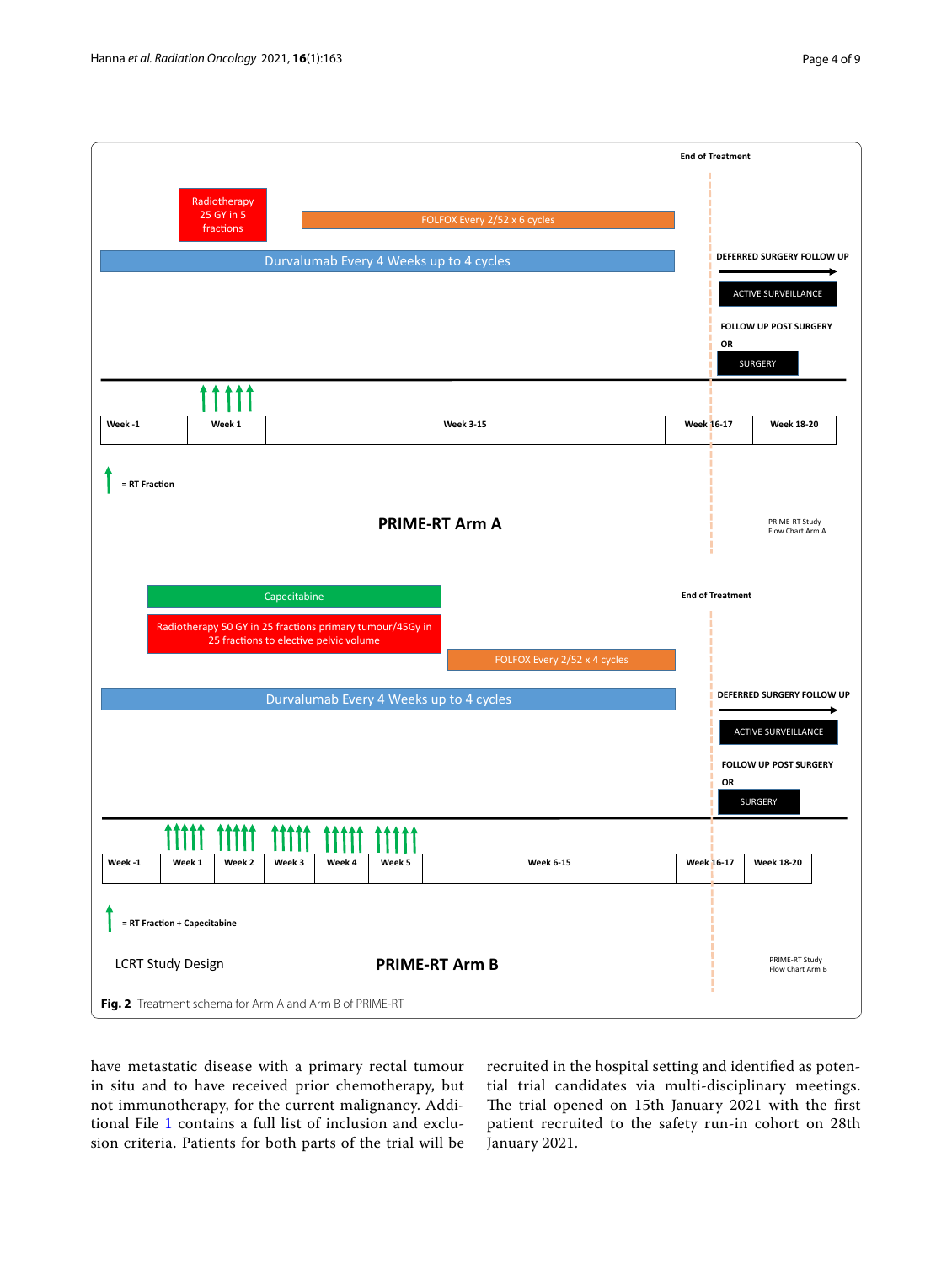#### **Study objectives and end‑points**

The principal objective addressed in PRIME-RT is whether the addition of durvalumab and FOLFOX chemotherapy to radiotherapy in the neoadjuvant setting for patients with LARC improves response rates. Specifcally, the primary endpoint is a measurement of the proportion of patients achieving either complete clinical or pathological response in each trial arm. Both clinical and pathological complete response are included to ensure that patients undergoing surgery, as well as those following an organ preservation strategy, will both contribute to assessment of the primary endpoint. Clinical response will be assessed using a combination of MRI, endoscopic and clinical examination as outlined in Additional File [2](#page-6-1), with the European Society of Gastroenterology and Abdominal Radiology (ESGAR) template [\[34\]](#page-8-10) used for MRI reporting.

Secondary objectives include evaluation of safety and tolerability of treatment, including quality of life and surgical morbidity. Quality of life will be assessed at baseline and months 3, 6, 12, 18, 24 and 30 using three validated questionnaires (European Organization for Research and Treatment of Cancer Quality of Life Core Questionnaire 30, the European Organization for Research and Treatment of Cancer Quality of Life Questionnaire-Colorectal Cancer 29 and the Euro Qol-5 dimensions 3 levels survey). Treatment efficacy will be measured using additional secondary endpoints such as the neoadjuvant rectal score (NAR), MRIconfrmed tumour regression or near tumour regression or any degree of down-staging. Longer-term outcomes such as overall relapse rates and survival will also be measured.

 $CD3+T$ -lymphocyte concentration is the main translational end-point for the trial and will be used to investigate the extent of immune activation within rectal biospecimens before, during (week 2 and 6) and after treatment. Biopsy assessment of CD3+will be determined in tumour tissues by immunohistochemistry and divided into two groupings as none/low vs moderate/ high based on previous descriptions [[35](#page-8-11)[–37](#page-8-12)] and treatment will be considered to be efective if a moderate-high  $CD3 +$ infiltrate is seen in 40% of patients.

Exploratory objectives for the PRIME-RT trial will include evaluation of biomarkers of treatment resistance and response to immunotherapy-radiotherapy combinations, assessment of the molecular characteristics of rectal cancers in which an immune priming response is achieved, and an analysis of how these responses may differ with respect to MMR status. The schedule for collection of data for the purposes of assessing all trial endpoints is detailed in Additional File [3](#page-6-2).

#### **Trial design and analysis plan**

Each arm is a single arm phase II study design with its own safety run-in [[38\]](#page-8-13) and there will be no comparative analyses between arms. Permutated block randomisation will be used for the safety-run in and for the main trial a minimisation algorithm incorporating a random component will be used to allocate patients (1:1) between the arm A and arm B. Stratifcation will be dependent on whether the tumour is deemed resectable via (a) APE or (b) a sphincter-preserving resection (low anterior resection).

The safety run-in is being performed to identify any signifcant overlapping toxicities that could potentially preclude curative surgery in the main trial. After three patients in each arm of the safety run-in have completed treatment and been followed up for 30 days, recruitment will be postponed to allow a Committee to review all adverse event data. If a toxicity signal is detected, a decision will be made on the appropriateness of de-escalating treatment depending on which part of the treatment is most likely to be responsible. An additional three patients may be added to each arm of the safety run-in depending on the toxicity observed. The criteria for cohort expansion are detailed in Additional File [1](#page-6-0). An Independent Data Monitoring Committee will make the decision on whether the randomised phase II component of PRIME-RT will open.

#### **Analysis plan and sample size calculation**

Efficacy analyses will be on an intention to treat basis and safety analyses will include all patients who start treatment. For the primary efficacy analysis, a one-sided 80% confdence interval for the proportion of patients in each arm who have a complete response will be calculated using the Clopper–Pearson [[39\]](#page-8-14) approach. In each arm, treatment will be considered efective if at least five patients have a complete response. This pre-defined end-point for both trial arms is based on a hypothesis that complete response rates at six months will exceed 30% compared to rates of approximately 15% for standard long course chemoradiotherapy (LCRT) [\[14,](#page-7-11) [15\]](#page-7-12). If at least fve patients in an arm have a complete response rate (equating to a success rate of 23.8%, with a lower one-sided 80% confdence limit of 15.1%), the hypothesis that the true efficacy is  $\leq$  15% is rejected. If the true complete response rate is 30% (the hypothesised level of efficacy used for the primary endpoint calculation), 21 patients per arm provides 80% power to demonstrate that the one-sided 80% confdence interval (20% 1-sided level of statistical signifcance) for the complete response rate excludes 15% (the minimum level of efficacy to warrant further evaluation).

If both arms appear to be equally efective, the main secondary endpoint (occurrence of Grade 3–5 treatmentemergent and treatment-related adverse events) will be used to determine the most appropriate trial arm to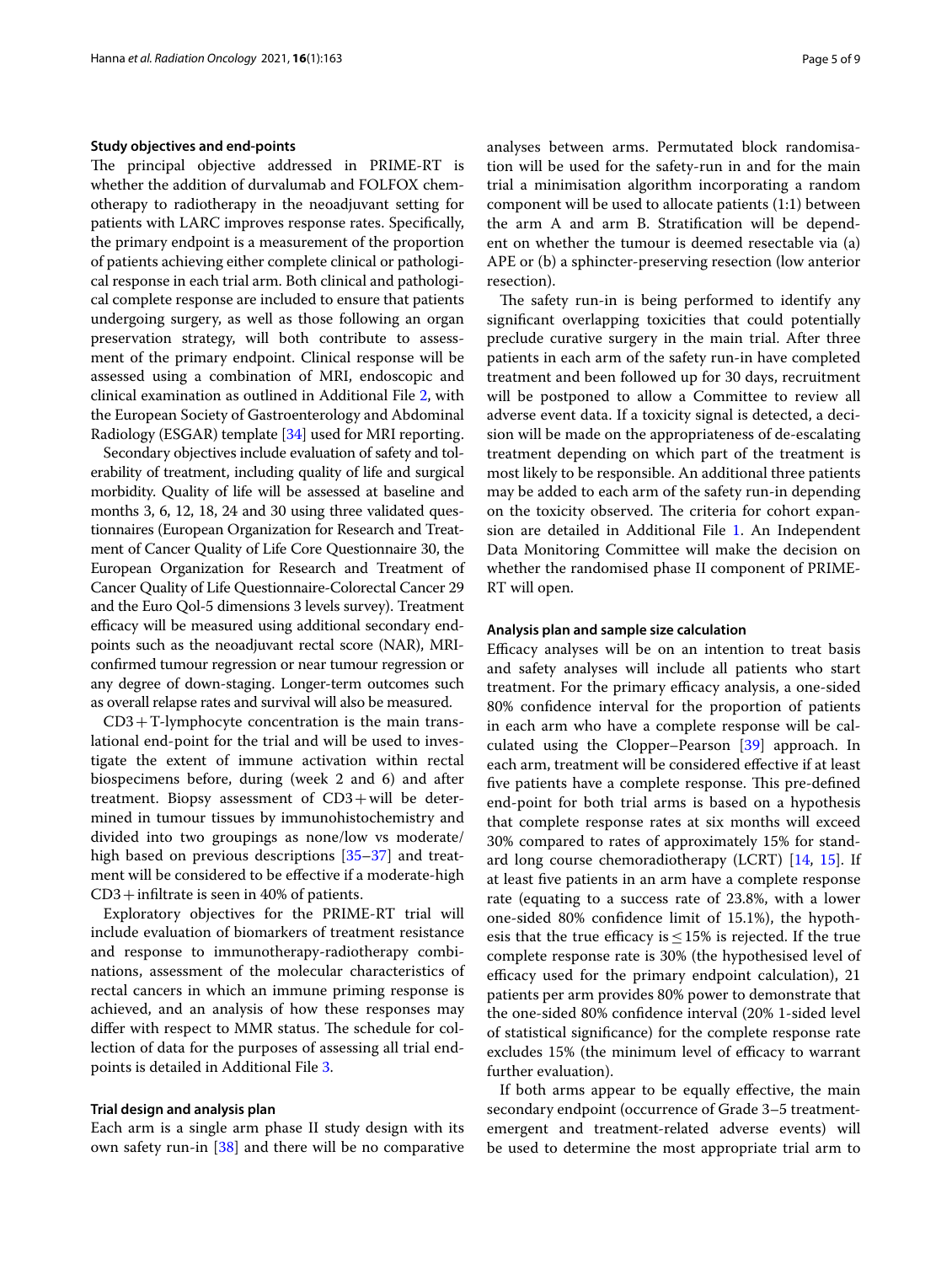take forward for further study. The null hypothesis is that 50% of patients will not experience any Grade 3–5 toxicity, with an alternative hypothesis that 78% of patients will not experience any Grade 3–5 toxicity. If at least 14 participants in an arm experience no Grade 3–5 toxicity, (equating to a no toxicity rate of 66.6%, with a lower onesided 90% confdence limit above 50%), the null hypothesis (that the true "no Grade 3–5 toxicity" rate is  $\leq$  50%) will be rejected in favour of the alternative hypothesis that the "no Grade 3–5 toxicity" rate is 78%. For the secondary endpoint calculation, 21 patients per arm provides 90% power to demonstrate that the one-sided 90% confdence interval (10% 1-sided level of statistical significant) for the "no Grade 3–5 toxicity" rate excludes 50%.

If both trial arms achieve a complete response rate of over 30% and demonstrate low toxicity as described above, a tiered consideration of other endpoints will be used to decide which treatment strategy to use moving forwards. In order of decreasing importance, these factors are; toxicity, absolute percentage of patients with complete response, surgical morbidity, the NAR score, local regrowth (36 months), overall survival (36 months), recurrence free survival (36 months), quality of life, percentage of patients with high grade  $CD3 + or$  a fold change in  $CD3 + compared$  to baseline.

# **Discussion**

PRIME-RT is investigating an important clinical question about the efectiveness, safety, and tolerability of intensifying LARC neoadjuvant treatment. The number of trials investigating novel strategies to improve responses to neoadjuvant treatment and to increase organ preservation rates that reported fndings in 2020 [[8,](#page-7-6) [12](#page-7-9), [40](#page-8-15), [41](#page-8-16)] demonstrates the intense interest in this approach within the academic and clinical community. A recent survey of patients with rectal cancer in Germany has confrmed that treatment intensifcation to improve organ preservation rates is also a concept favoured by patients, even at the expense of toxicity from multi-modality non-surgical treatment [[42](#page-8-17)].

The PRIME-RT trial has the potential to have academic and wider impacts. The strong translational component to PRIME-RT provides a unique opportunity to analyse changes in the immune microenviroment in response to treatment and to track how this changes over time. This information will help to address the urgent need for biomarkers of response and resistance that are required by clinicians in order to tailor treatment to the patient in front of them in clinic. The radiotherapy protocol for PRIME-RT has been largely based on the novel, national IMRT rectal cancer guidance for the UK [[32](#page-8-8), [33\]](#page-8-9). Sites recruiting to PRIME-RT will have the opportunity to implement this new guidance in the context of the PRIME-RT trial and to have prospective peer review and quality assurance for their radiotherapy volumes and plans. If the efectiveness of either of the treatment strategies is proven, this signal will be tested in a larger phase trial. It is expected that patients within the trial may beneft from an increased rate of complete response and/or a reduction in distant recurrence compared to standard care; if tested within a larger trial this has the potential to be practice changing and improve outcomes on a larger scale. Lastly, this trial is only possible through collaboration between industry and academia. Building these relationships is an important endeavour to ensure investment in clinically relevant trials going forward. Two high profle consensus statements on novel drug radiotherapy combinations have highlighted five key messages  $[43, 44]$  $[43, 44]$  $[43, 44]$  $[43, 44]$ : (1) the potential of combinations to improve outcomes, (2) importance of communication between industry, academia, regulatory agencies and patient advocates, (3) intelligent trial design, (4) validated endpoints and (5) novel approaches including immune-oncology combined with radiotherapy should be prioritised. PRIME-RT is part of new paradigm in the treatment of rectal cancer that satisfes all of these key aims.

Complete response rate has been chosen as the primary end-point for PRIME-RT because it is a clinically meaningful indicator of treatment efficacy and will allow comparison of outcomes from other early phase trials in this setting. It must be acknowledged however, the limitation of complete response as an outcome measure is that it is not a validated surrogate for longer term outcomes of disease free (DFS) or overall survival (OS) [[45\]](#page-8-20). An important secondary endpoint in PRIME-RT is the NAR score, which will be measured for patients who undergo surgical resection. This score has been validated as a surrogate endpoint for predicting OS and DFS in clinical trials assessing neoadjuvant treatment for patients with locally advanced rectal cancer [[45,](#page-8-20) [46\]](#page-8-21). Lastly, the main translational endpoint for PRIME-RT (CD3+concentration) has been chosen based on the consistent observation that high density T cells are associated with improved survival independent of disease stage and mismatch repair status [[47–](#page-8-22)[49\]](#page-8-23).

There are other trials in set-up and currently recruiting that are investigating the use of neoadjuvant immune checkpoint blockade for patients with LARC. Encouraging results have already been reported from the VOLTAGE trial in Japan where 5 cycles of nivolumab (anti-PDL1) post LCRT in 41 patients with cT3/4 rectal cancer resulted in pathological complete response rates of 30% in pMMR disease (11/37 patients) and 60% in dMMR disease (3/5 patients) [[24](#page-8-0)]. In this study, subgroup analyses suggested improved responses were associated assessment of immunological biomarkers. PRIME-RT will build on the results of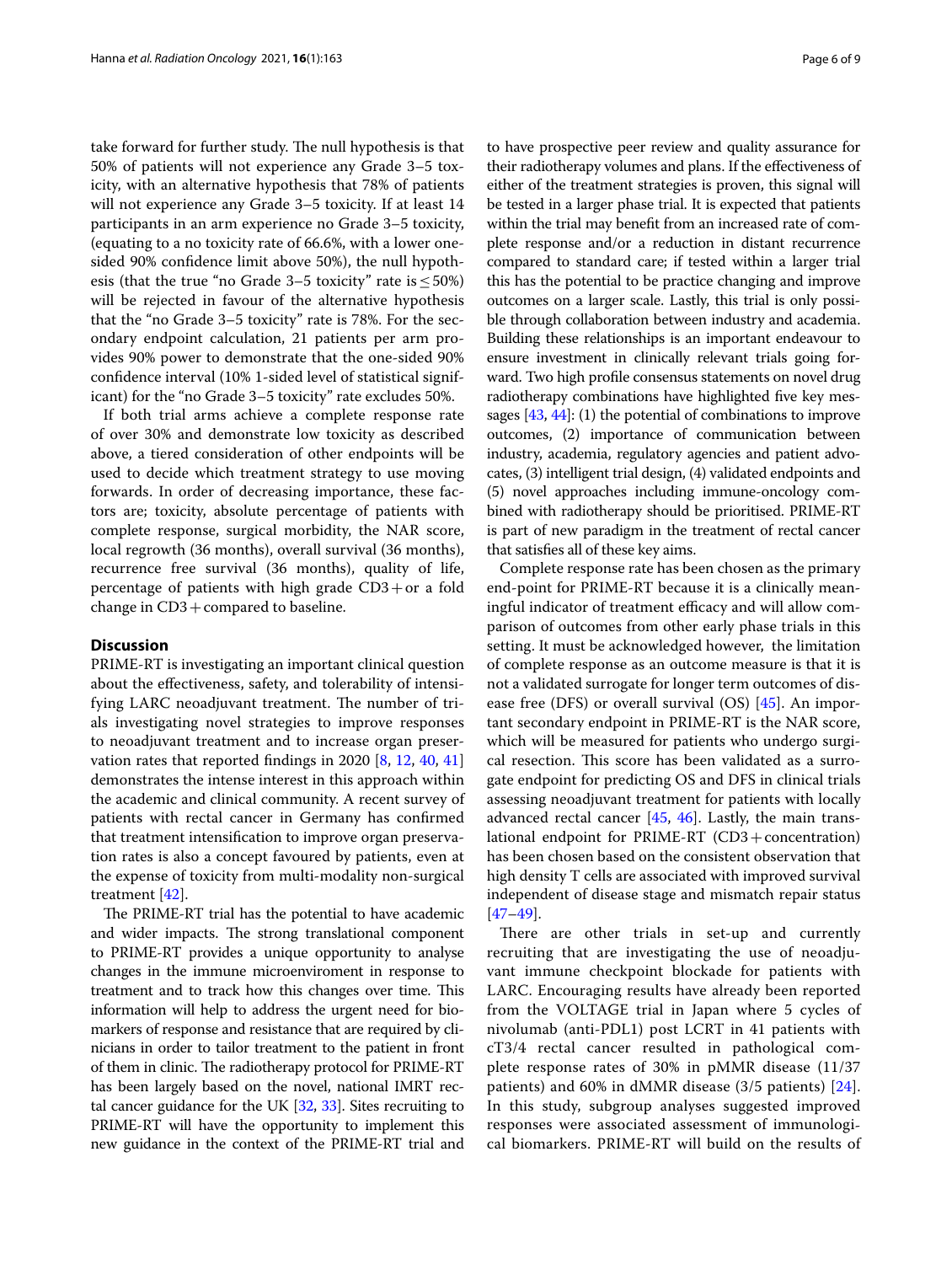the VOLTAGE trial through measurement of MMR status and CD3+concentration for all patients. In addition, PRIME-RT holds an important place in the current landscape because it is the only study currently investigating both SCRT and LCRT, which is important given it is not year clear which option offers optimal downstaging when combined sequentially with chemotherapy, or indeed which order [[41,](#page-8-16) [50,](#page-8-24) [51](#page-8-25)].

A challenge of any early phase trial combining radiotherapy with novel therapies is the potential overlapping toxicity from the interventions used. Diarrhoea, in particular, is a concern in the PRIME-RT trial because, as well as being a symptom of some rectal cancers, it is a recognised adverse event from radiotherapy, chemotherapy, and immune checkpoint blockade. Reassuring results have recently been disseminated for the NRG-GI-002 trial [\[52](#page-8-26)] which investigated the use of pembrolizumab (anti-PD1) in combination with LCRT after 8 cycles of mFOLFOX6 chemotherapy. During LCRT in this trial, the rate of grade  $3+$ adverse events was  $48.2%$ for the experimental arm versus 37.3% in the control arm. Nevertheless, actions have been taken to address concerns regarding toxicity from treatment in PRIME-RT. First, data from recently reported trials combining radiotherapy with chemotherapy alone have been used to power the toxicity analysis. Specifcally, the expected range of Grade 3–5 adverse event rates is 22–50% for treatment without durvalumab, based on contemporaneous clinical trial data from the RAPIDO [[8,](#page-7-6) [53,](#page-8-27) [54](#page-8-28)], Polish II [[55\]](#page-8-29), UNICANCER-PRODIGE 23 [[12\]](#page-7-9) and  $CAO/ARO/AlO-12$  [[46\]](#page-8-21) clinical trials. The issue of overlapping toxicity has also be mitigated in PRIME-RT by the inclusion of the safety run-in cohort, which will test the safety and tolerability of the proposed treatment strategy in a small group of patients who are not receiving treatment with curative intent. If any safety signals are detected, adjustments will be made to the PRIME-RT treatment schedule with the aim of reducing this toxicity. Finally, a detailed algorithm has been provided within the trial protocol to direct clinicians of the proactive measures that should be taken if a patient enrolled in PRIME-RT develops diarrhoea (Additional fle [2\)](#page-6-1).

## **Conclusion**

PRIME-RT is a translationally rich, phase II parallel arm trial treating patients with LARC with total neoadjuvant treatment in combination with immune checkpoint blockade. The trial will investigate the potential priming ability of radiotherapy and chemotherapy to enhance responses to immunotherapy with two diferent radiotherapy fractionation schedules and address several important unanswered clinical questions for patients with LARC.

## **Trial Status**

At the time of publication, PRIME-RT was open to recruitment in two UK centres. Trial recruitment began in January 2021, with the frst patient enrolled on 27th January 2021, and the estimated recruitment end date is June 2022. The current PRIME-RT protocol is Version 2, 24th September 2020.

#### **Abbreviations**

APE: Abdomino-perineal excision; CD3: Cluster of diferentiation 3; DFS: Disease free survival; dMMR: Defcient mismatch repair; ECOG: Eastern Cooperative Oncology Group; EMVI: Extra mural vascular invasion; ESGAR : European Society of Gastroenterology and Abdominal Radiology; Gy: Gray; IMRT: Intensity modulated radiotherapy; LARC: Locally advanced rectal cancer; LCRT: Long course chemoradiotherapy; mg/m<sup>2</sup>: Milligrams per metre squared; MMR: Mismatch repair; MRI: Magnetic Resonance Imaging; NAR: Neoadjuvant rectal score; OS: Overall survival; PD-1: Programmed cell death-1; pMMR: Profcient mismatch repair; RT: Radiotherapy; SCRT: Short course radiotherapy; UK: United Kingdom.

#### **Supplementary Information**

The online version contains supplementary material available at [https://doi.](https://doi.org/10.1186/s13014-021-01888-1) [org/10.1186/s13014-021-01888-1](https://doi.org/10.1186/s13014-021-01888-1).

#### <span id="page-6-1"></span><span id="page-6-0"></span>**Additional File 1.** SPIRIT checklist.

<span id="page-6-2"></span>**Additional File 2** Complete response assessment table and Approach to management of diarrhoea.

**Additional File 3.** PRIME-RT schedule of assessments.

#### **Acknowledgements**

We are grateful to Mr George Davidson and Ms Monica Jeffers for their input with writing the PRIME-RT protocol and patient information sheet. This study is co-sponsored by the University of Glasgow and NHS Greater Glasgow and Clyde.

#### **Authors' contributions**

CSDR conceived the study idea and is the chief investigator. CK is the trial statistician. PM is the sponsor pharmacist. LAL is the project manager for the trial. Study design, trial development, protocol, radiotherapy and laboratory manual writing—LAL, MS, RA, JG, GD, CRH, SO, LS, CK, GD. Protocol and radiotherapy manual writing—LD. Protocol writing—MH, JP, DG, LD, SD, JG. Transla‑ tional science protocol and lab manual—FT, JE, NM. All authors contributed to the fnal, approved study protocol and have reviewed the fnal manuscript.

#### **Funding**

PRIME-RT is funded by Astrazeneca and receives core funding from CRUK Clini‑ cal Trials Unit Glasgow for the purposes of trial set-up and data collection. The trial is co-sponsored by the University Of Glasgow and NHS Greater Glasgow and Clyde. This work was supported by CRUK (Grant number C61974/A2429).

#### **Availability of data and materials**

Full trial protocol available by contacting Liz-Anne Lewsley (Liz-Anne.Lewsley@glasgow.ac.uk).

#### **Declarations**

#### **Ethics approval and consent to participate**

PRIME-RT was approved by the East of Scotland Research Ethics Service on 23rd October 2020 (reference 20/ES/0083) and by the MHRA on 5th October 2020. Written, signed consent is required of all trial participants. PRIME-RT will be performed according to the Research Governance Framework for Health and Community Care (Second Edition, 2016).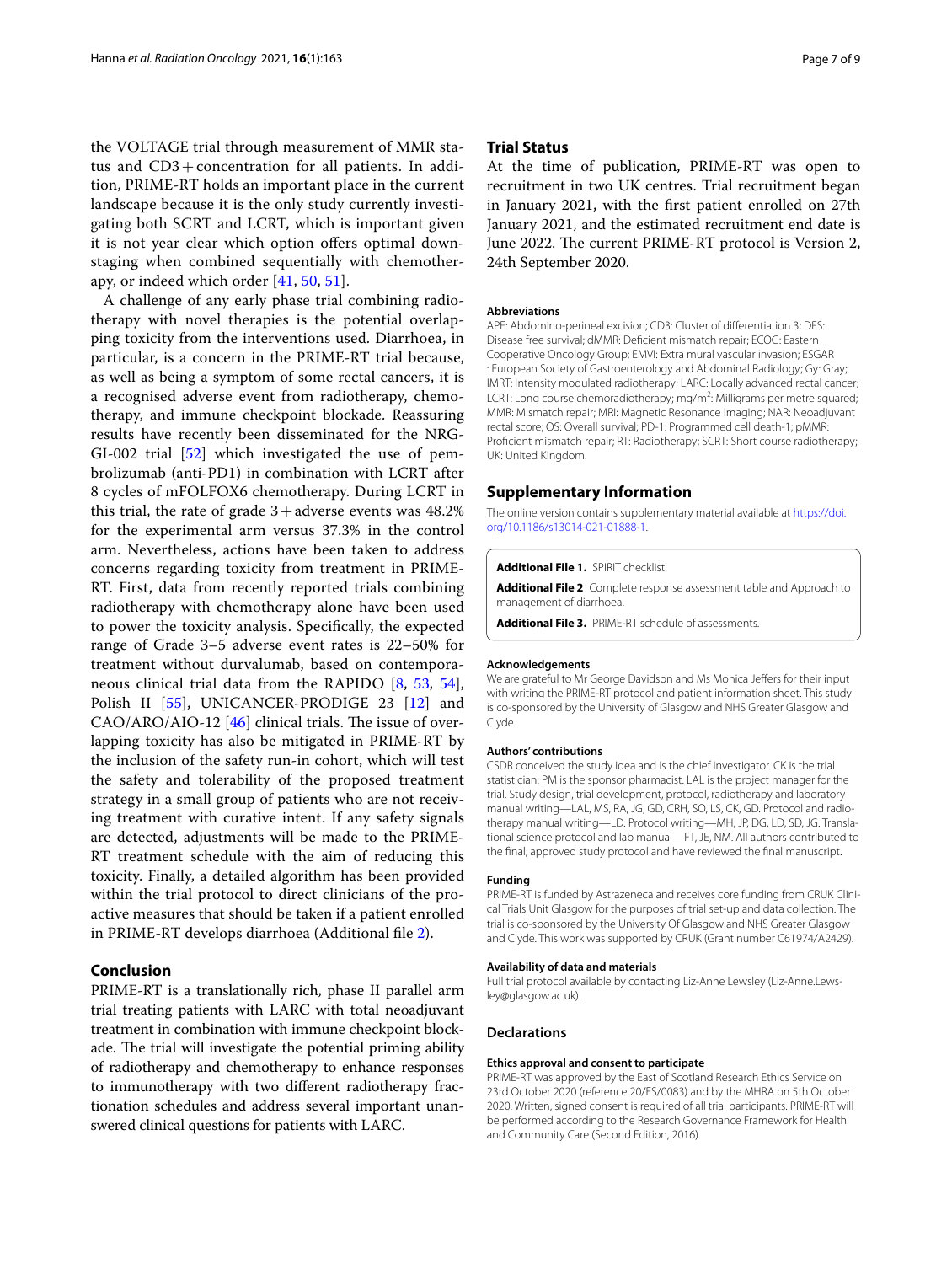#### **Consent for publication**

Not applicable. No patient level information in this manuscript.

#### **Competing interests**

Catherine R. Hanna, Sean M. O'Cathail, Janet S. Graham, Mark Saunders, Les Samuel, Mark Harrison, Lynsey Devlin, Joanne Edwards, Caroline A. Kelly, Liz-Anne Lewsley, Noori Maka, Paula Morrison, Louise Dinnett, Susan Dillon, Jacqueline Gourlay, Jonathan J. Platt : None. Fiona Thomson: Shareholder: MSD and AstraZeneca, Richard A Adams: Speakers fees/consultancy: Amgen, AZ, MSD, Merck Serono, Bayer. Research funding: MSD, AZ. The PRIME-RT trial is partly supported by Astra Zeneca.

#### **Author details**

<sup>1</sup> Cancer Research UK Glasgow Clinical Trials Unit, Beatson West of Scotland Cancer Centre, Institute of Cancer Sciences, University of Glasgow, Level 0, 1053 Great Western Road, Glasgow G12 0YN, UK. <sup>2</sup> Beatson West of Scotland Cancer Centre, Institute of Cancer Sciences, University of Glasgow, 1053 Great Western Road, Glasgow G12 0YN, UK.<sup>3</sup> Beatson West of Scotland Cancer Centre, 1053 Great Western Road, Glasgow G12 0YN, UK. <sup>4</sup>The Christie NHS Foundation Trust, Wilmslow Rd, Manchester M20 4BX, UK.<sup>5</sup> Aberdeen Royal Infirmary, Aberdeen AB25 2ZN, UK. <sup>6</sup>Mount Vernon Cancer Centre, Rickmansworth Rd, Northwood HA6 2RN, UK. <sup>7</sup>Institute of Cancer Sciences, University of Glasgow, Garscube Estate, Switchback Road, Bearsden G61 1QH, UK. <sup>8</sup>Gastroenterology Unit, Glasgow Royal Infrmary, NHS Greater Glasgow and Clyde, 4th Floor Walton Building, Castle Street, Glasgow G4 0SF, UK. <sup>9</sup>Queen Elizabeth University Hospital, NHS Greater Glasgow and Clyde, 1345 Govan Road, Glasgow G51 4TF, UK. <sup>10</sup>Snr Pharmacist Clinical Trials Oncology R&I, Research & Innovation, Dykebar Hospital, NHS Greater Glasgow & Clyde, Ward 11, Grahamston Road, Paisley PA2 7DE, UK.<sup>11</sup> Department of Radiology, NHS Greater Glasgow and Clyde, Glasgow Royal Infrmary, 84 Castle Street, Glasgow G4 0SF, UK.<sup>12</sup>Institute of Cancer Sciences, University of Glasgow, Glasgow G61 1QH, UK. <sup>13</sup> Centre for Trials Research Cardiff University Heath Park, Cardiff University and Velindre NHS Trust, Cardiff, UK.<sup>14</sup>Institute of Cancer Sciences, Glasgow Royal Infrmary, University of Glasgow, Room 2.57, Level 2, New Lister Building, Glasgow G31 2ER, UK.

# Received: 6 April 2021 Accepted: 16 August 2021

#### **References**

- <span id="page-7-0"></span>1. Cancer Research UK. Bowel cancer incidence statistics 2020 [Available from: [https://www.cancerresearchuk.org/health-professional/cancer-stati](https://www.cancerresearchuk.org/health-professional/cancer-statistics/statistics-by-cancer-type/bowel-cancer/incidence#heading-Four) [stics/statistics-by-cancer-type/bowel-cancer/incidence#heading-Four](https://www.cancerresearchuk.org/health-professional/cancer-statistics/statistics-by-cancer-type/bowel-cancer/incidence#heading-Four).
- <span id="page-7-1"></span>2. McCall JL, Cox MR, Wattchow DA. Analysis of local recurrence rates after surgery alone for rectal cancer. Int J Colorectal Dis. 1995;10(3):126–32.
- <span id="page-7-2"></span>3. National Comprehensive Cancer Network. NCCN Clinical Practice Guidelines in Oncology Non-small cell lung cancer Version 3.2020. 2020 11th February 2020.
- <span id="page-7-3"></span>4. National Institute for Health and Care Excellence. Colorectal Cancer Guidelines [NG151]. 2020 29th Janurary 2020.
- <span id="page-7-4"></span>5. Glehen O, Chapet O, Adham M, Nemoz JC, Gerard JP. Long-term results of the Lyons R90–01 randomized trial of preoperative radiotherapy with delayed surgery and its efect on sphincter-saving surgery in rectal cancer. Br J Surg. 2003;90(8):996–8.
- 6. Erlandsson J, Holm T, Pettersson D, Berglund A, Cedermark B, Radu C, et al. Optimal fractionation of preoperative radiotherapy and timing to surgery for rectal cancer (Stockholm III): a multicentre, randomised, nonblinded, phase 3, non-inferiority trial. Lancet Oncol. 2017;18(3):336–46.
- <span id="page-7-5"></span>7. Gambacorta MA, Masciocchi C, Chiloiro G, Meldolesi E, Macchia G, van Soest J, et al. Timing to achieve the highest rate of pCR after preoperative radiochemotherapy in rectal cancer: a pooled analysis of 3085 patients from 7 randomized trials. Radiother Oncol. 2021;154:154–60.
- <span id="page-7-6"></span>8. Hospers G, Bahadoer RR, Dijkstra EA, van Etten B, Marijnen C, Putter H, et al. Short-course radiotherapy followed by chemotherapy before TME in locally advanced rectal cancer: The randomized RAPIDO trial. J Clin Oncol. 2020;38(15\_suppl):4006.
- <span id="page-7-7"></span>9. Bujko K, Wyrwicz L, Rutkowski A, Malinowska M, Pietrzak L, Kryński J, et al. Long-course oxaliplatin-based preoperative chemoradiation versus 5  $\times$ 5 Gy and consolidation chemotherapy for cT4 or fxed cT3 rectal cancer:

results of a randomized phase III study. Ann Oncol Of J Eur Soc Med Oncol. 2016;27(5):834–42.

- <span id="page-7-8"></span>10. Fernandez-Martos C, Garcia-Albeniz X, Pericay C, Maurel J, Aparicio J, Montagut C, et al. Chemoradiation, surgery and adjuvant chemotherapy versus induction chemotherapy followed by chemoradiation and surgery: long-term results of the Spanish GCR-3 phase II randomized trial†. Ann Oncol. 2015;26(8):1722–8.
- 11. Cercek A, Roxburgh CSD, Strombom P, Smith JJ, Temple LKF, Nash GM, et al. Adoption of total neoadjuvant therapy for locally advanced rectal cancer adoption of total neoadjuvant therapy for locally advanced rectal cancer adoption of total neoadjuvant therapy for locally advanced rectal cancer. JAMA Oncol. 2018;4(6):e180071-e.
- <span id="page-7-9"></span>12. Conroy T, Bosset J-F, Etienne P-L, Rio E, François É, Mesgouez-Nebout N, et al. Neoadjuvant chemotherapy with FOLFIRINOX and preoperative chemoradiotherapy for patients with locally advanced rectal cancer (UNICANCER-PRODIGE 23): a multicentre, randomised, open-label, phase 3 trial. Lancet Oncol. 2021;22(5):702–15.
- <span id="page-7-10"></span>13. Habr-Gama A, Perez RO, Wynn G, Marks J, Kessler H, Gama-Rodrigues J. Complete clinical response after neoadjuvant chemoradiation therapy for distal rectal cancer: characterization of clinical and endoscopic fndings for standardization. Diseases of the colon & rectum U6 - ctx\_ver=Z3988-2004&ctx\_enc=info%3Aof%2Fenc%3AUTF-8&rfr\_id=info%3Asid%2 Fsummonserialssolutionscom&rft\_val\_fmt=info%3Aof%2Ffmt%3Ak ev%3Amtx%3Ajournal&rftgenre=article&rftatitle=Complete+clinic al+response+after+neoadjuvant+chemoradiation+therapy+for+ distal+rectal+cancer%3A+characterization+of+clinical+and+endos copic+fndings+for+standardization&rftjtitle=Diseases+of+the+col on+%26+rectum&rftau=Habr-Gama%2C+Angelita&rftau=Perez%2C +Rodrigo+O&rftau=Wynn%2C+Gregory&rftau=Marks%2C+John&rft date=2010-12-01&rfteissn=1530-0358&rftvolume=53&rftissue=12&rf tspage=1692&rft\_id=info%3Apmid%2F21178866&rft\_id=info%3Apm id%2F21178866&rftexternalDocID=21178866&paramdict=en-US U7 -Journal Article. 2010;53(12):1692.
- <span id="page-7-11"></span>14. Ngan SY, Burmeister B, Fisher RJ, Solomon M, Goldstein D, Joseph D, et al. Randomized trial of short-course radiotherapy versus long-course chemoradiation comparing rates of local recurrence in patients with T3 rectal cancer: Trans-Tasman Radiation Oncology Group trial 01.04. J Clin Oncol Of J Am Soc Clin Oncol. 2012;30(31):3827–33.
- <span id="page-7-12"></span>15. Probst CP, Becerra AZ, Aquina CT, Tejani MA, Wexner SD, Garcia-Aguilar J, et al. Extended intervals after neoadjuvant therapy in locally advanced rectal cancer: the key to improved tumor response and potential organ preservation. J Am Coll Surg. 2015;221(2):430–40.
- <span id="page-7-13"></span>16. Nagtegaal ID, Glynne-Jones R. How to measure tumour response in rectal cancer? An explanation of discrepancies and suggestions for improvement. Cancer Treat Rev. 2020;84:101.
- <span id="page-7-14"></span>17. Smith JJ, Strombom P, Chow OS, Roxburgh CS, Lynn P, Eaton A, et al. Assessment of a watch-and-wait strategy for rectal cancer in patients with a complete response after neoadjuvant therapy. JAMA Oncol. 2019;5(4):e185896.
- <span id="page-7-15"></span>18. Renehan AG, Malcomson L, Emsley R, Gollins S, Maw A, Myint AS, et al. Watch-and-wait approach versus surgical resection after chemoradiotherapy for patients with rectal cancer (the OnCoRe project): a propensity-score matched cohort analysis. Lancet Oncol. 2016;17(2):174–83.
- <span id="page-7-16"></span>19. Bujko K, Nowacki MP, Nasierowska-Guttmejer A, Michalski W, Bebenek M, Kryj M. Long-term results of a randomized trial comparing preoperative short-course radiotherapy with preoperative conventionally fractionated chemoradiation for rectal cancer. Br J Surg. 2006;93(10):1215–23.
- <span id="page-7-17"></span>20. Fokas E, Ströbel P, Fietkau R, Ghadimi M, Liersch T, Grabenbauer GG, Hartmann A, Kaufmann M, Sauer R, Graeven U, Hofmanns H, Raab HR, Hothorn T, Wittekind C, Rödel C. German rectal cancer study group. tumor regression grading after preoperative chemoradiotherapy as a prognostic factor and individual-level surrogate for disease-free survival in rectal cancer. J Natl Cancer Inst. 2017;109(12). [https://doi.org/10.1093/jnci/djx095.](https://doi.org/10.1093/jnci/djx095)
- <span id="page-7-18"></span>21. Tiernan J, Cook A, Geh I, George B, Magill L, Northover J, et al. Use of a modifed Delphi approach to develop research priorities for the association of coloproctology of Great Britain and Ireland. Colorectal Dis of J Assoc Coloproctol Great Britain Ireland. 2014;16(12):965–70.
- <span id="page-7-19"></span>22. Le DT, Uram JN, Wang H, Bartlett BR, Kemberling H, Eyring AD, et al. PD-1 blockade in tumors with mismatch-repair defciency. N Engl J Med. 2015;372(26):2509–20.